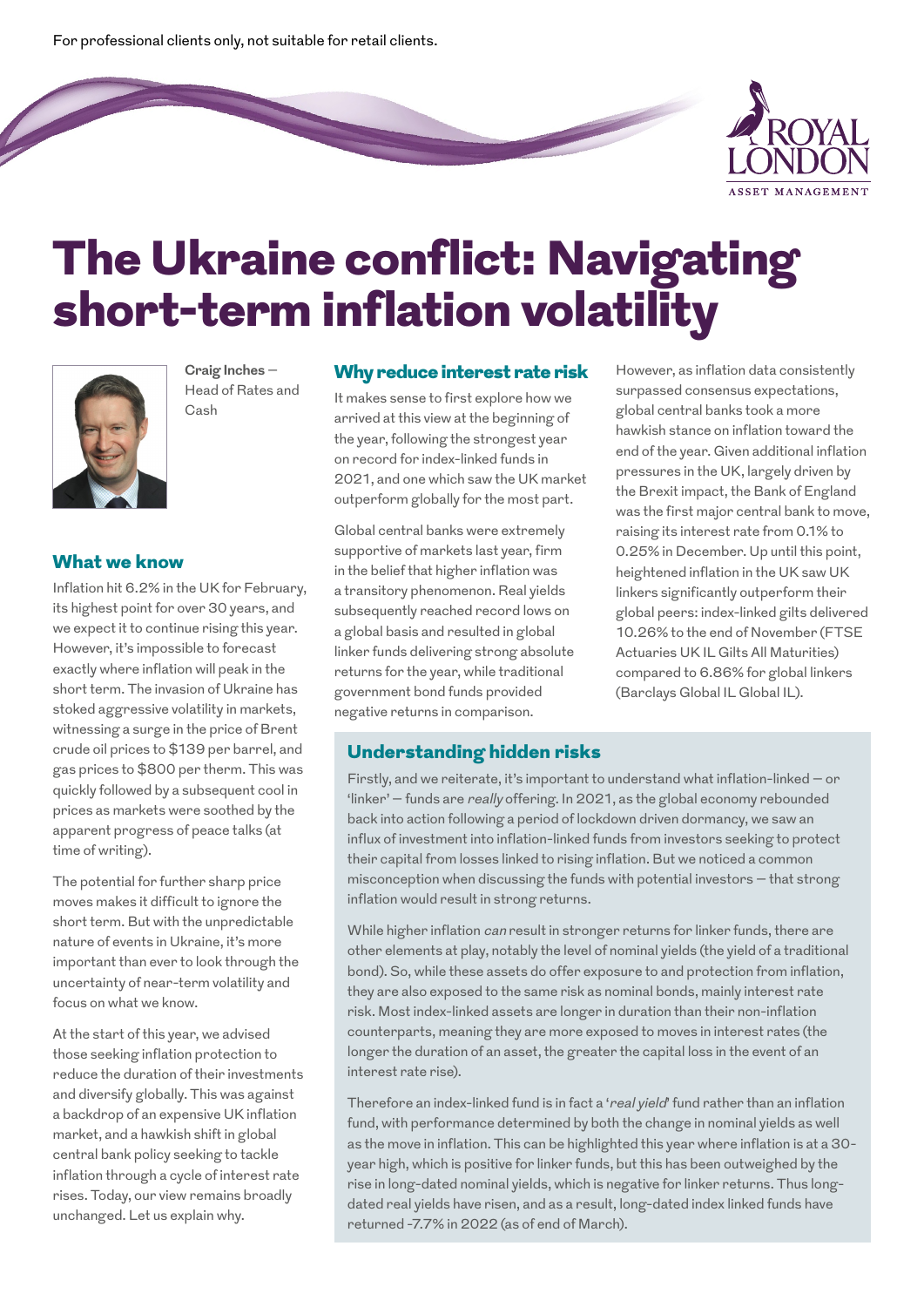The UK linker index subsequently fell 5.53% following the December rate rise, posting a total return of 4.16% to investors for 2021. This highlights the risks posed to inflation-linked funds from rising interest rates. It also prompts us to remind investors that UK linker indices tend to be longer in duration than their global peers (as well as nominal indices) and as a result interest rate rises tend to translate to greater capital losses for longer duration assets. Hence, switching shorter in duration (either domestically or using global funds) will act to better preserve capital in a rising rate environment, a view we maintain going forward.

# Why diversify globally

Despite the UK's first rate rise in December and subsequent rises to 0.75% by March, the UK inflation market remains buoyant relative to other global markets, with inflation expectations rising and real yields falling. The UK 10-year implied inflation rate was 4.4% at the time of writing, reflecting the market's view that inflation will average comfortably over 4% per annum over the next 10 years. These inflation expectations far outstrip those in the US and Germany, where comparative 10-year implied inflation sits at 2.9% and 2.4% respectively. Bearing in mind that central banks set interest rates to achieve 2% inflation, investors need to remember that they are locking into negative real yields. The 10-year UK real yield was -2.9% at the time of writing, compared to -0.75% in the US, and -2.17% in Germany, hence diversifying can not only help reduce interest rate risk but can also increase the yield on an index linked portfolio.

In the UK Retail Price Index (RPI) reform adds a further element as to why we believe linkers are expensive: the revision of RPI inflation by the Office for National Statistics (ONS) will shave close to a full percentage from the current metric in 2030, so in the absence of further energy shocks to the market we believe that UK linkers have limited scope for further upwards movements in price. We believe global markets offer much better opportunities to find value. With inflation in Japan and Australia currently below the targets of their respective central banks, these inflation

#### Figure 1: Global Inflation Market Overview, January 2019 to March 2022



Source: RLAM, Bloomberg as at 24 March 2022.



Source: RLAM as at March 2022.

Past performance is not a reliable indicator of future results. The value of investments and the income from them is not guaranteed and may go down as well as up and investors may not get back the amount originally invested.

markets may offer greater scope for upside, and even European markets which have moved in recent months may experience further upside due to the inflation spill over from the Ukraine crisis.

#### What to monitor

There is scope for inflation to continue to edge higher through 2022, which means inflation protection and inflation-linked funds are still an option that investors should consider. For

now, central banks remain hawkish on inflation, but the extent to this hawkishness may alter as events unfold in Ukraine, and as the impact of global sanctions and energy shortages are felt, the rhetoric may have to soften somewhat. Only recently Bank of England Governor Bailey was softer on inflation than previously, raising concerns about a combination of restricting factors on disposable income for households – rising interest rates and rising energy costs. This indicates